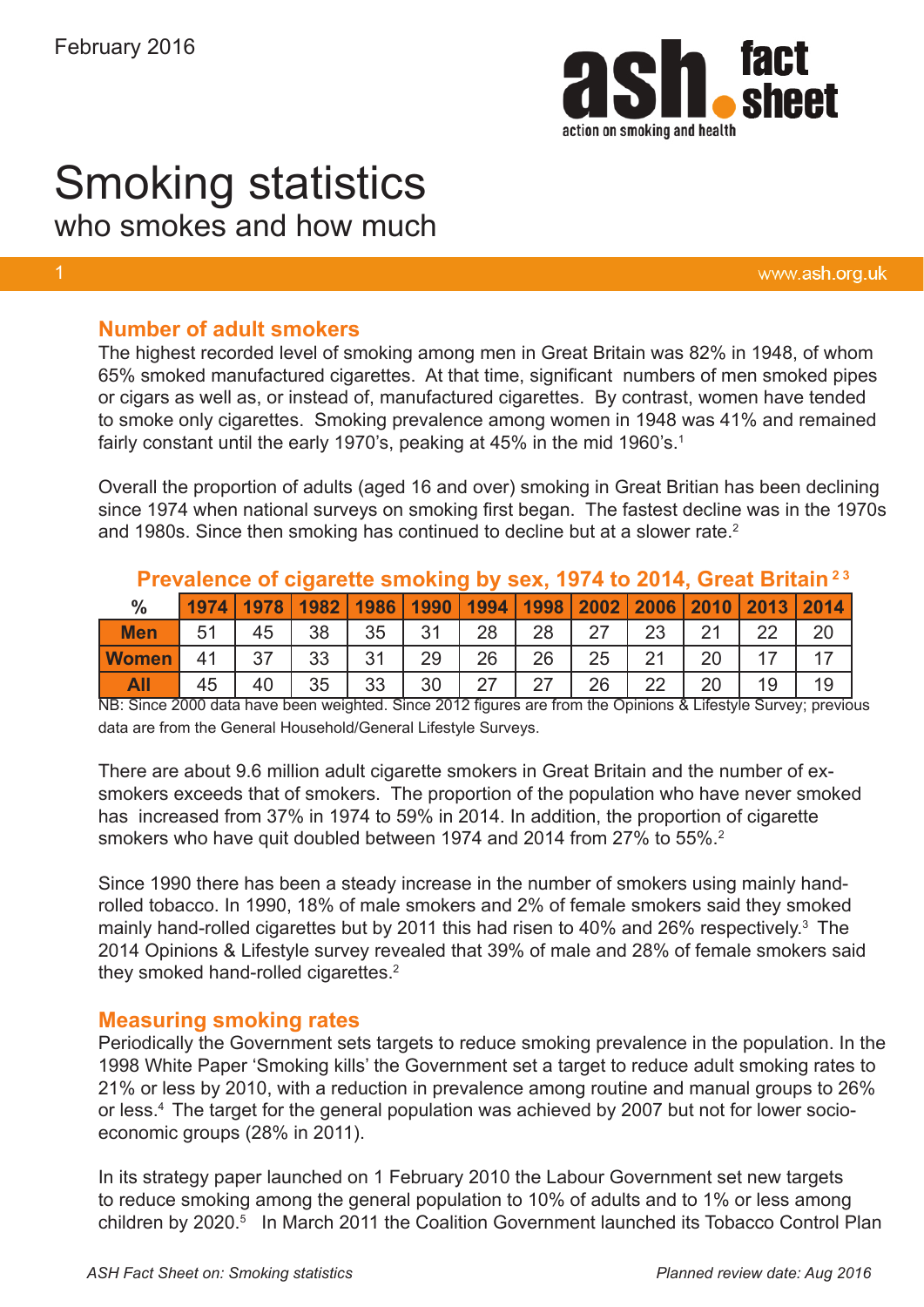for England in which it set out ambitions to reduce adult smoking prevalence to 18.5% or less by 2015 and to reduce smoking among 15 year-olds to 12% or less by 2015.<sup>6</sup>

# **Cigarette smoking by gender and age**

Across all age groups men are more likely to smoke than women. In 2014 20% of men aged 16 and over smoked compared with 17% of women. Smoking prevalence is highest among young adults: 23% of those aged 16-24 and 24% among the 25-34 age group. Smoking continues to be lowest among people aged 60 and over. Although they are more likely than younger people to have ever been smokers, they are more likely to have stopped smoking.

|               | <b>Age</b> |            |       |       |       |       |  |  |  |  |  |
|---------------|------------|------------|-------|-------|-------|-------|--|--|--|--|--|
| $\frac{0}{0}$ | $16 - 19*$ | $20 - 24*$ | 25-34 | 35-49 | 50-59 | $60+$ |  |  |  |  |  |
| 1974          | 40         | 48         | 51    | 52    | 51    | 34    |  |  |  |  |  |
| 1984          | 31         | 38         | 40    | 39    | 39    | 30    |  |  |  |  |  |
| 1994          | 27         | 39         | 32    | 30    | 27    | 17    |  |  |  |  |  |
| 2004          | 24         | 32         | 31    | 29    | 24    | 14    |  |  |  |  |  |
| 2014          | 20         | 26         | 24    | 21    | 19    | 11    |  |  |  |  |  |

#### Cigarette smoking by age – percentage of adult population<sup>23</sup>

\*Due to small sample sizes, these figures should be treated with caution.

# **Number of secondary school children in England who smoke**

Very few children are smokers when they start secondary school: among 11 year olds fewer than 0.5% are regular smokers. The likelihood of smoking increases with age so that by 15 years of age 8% of pupils are regular smokers.<sup>7</sup> Among children who try smoking cigarettes between one third and one half will go on to become regular smokers within two to three years.<sup>8</sup>

Overall, the prevalence of regular smoking among children aged 11-15 remained stable at between 9% and 11% from 1998 until 2006. However, in 2007 there was a fall in overall prevalence from 9% to 6%, the lowest rate recorded since surveys of pupils' smoking began in 1982. The downward trend has continued: in 2013 and 2014 overall prevalence was 3% and among 15 year olds it fell to 8%.<sup>7</sup> For further information see ASH Fact Sheet on Young People [and smoking](http://www.ash.org.uk/files/documents/ASH_108.pdf) (pdf)

#### **Percentage of pupils aged 15 who are regular smokers (at least one cigarette per week on average), England** <sup>7</sup>

|              | 1982 | 1986 | 1990 | 1994 | 1998     | 2002     | 2006 | 2010    | 2012 | 2013 | 2014 |
|--------------|------|------|------|------|----------|----------|------|---------|------|------|------|
| <b>Boys</b>  | 24   | 18   | 25   | 26   | 19       | 20       | 16   | 10      | 10   |      |      |
| <b>Girls</b> | 25   | 27   | 25   | 30   | 29       | 26       | 24   | 14      | 10   | O    |      |
| All          | 25   | つつ   | 25   | 28   | າາ<br>ں∠ | າາ<br>⊂ب | 20   | 12<br>╺ |      |      |      |

# **Cigarette smoking and socio-economic group**

There is a strong link between cigarette smoking and socio-economic group. In 2014, 30% of adults in routine and manual occupations smoked compared to 13% in managerial and professional occupations.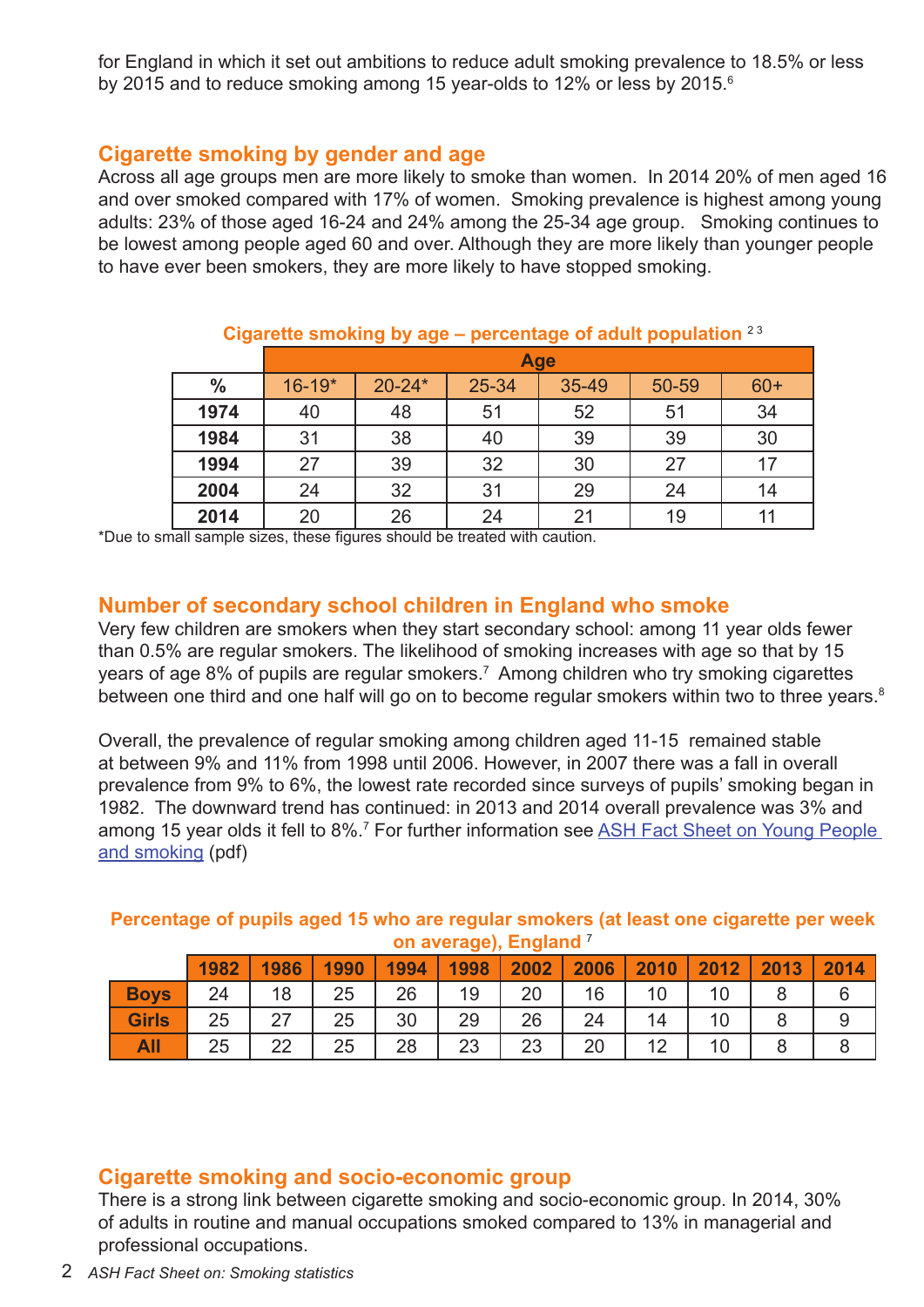| Prevalence of cigarette smoking by socio-economic classification |
|------------------------------------------------------------------|
| Persons aged 16 and over. Great Britain: 2014 (%) <sup>2</sup>   |

|                                          | <b>Men</b> | <b>Women</b> | <b>Total</b> |
|------------------------------------------|------------|--------------|--------------|
| Large employers and higher managerial    | 9          | 16           | 11           |
| <b>Higher professional</b>               | 11         |              | 9            |
| <b>Lower managerial and professional</b> | 17         | 12           | 15           |
| <b>Intermediate</b>                      | 20         | 18           | 18           |
| <b>Small employers / own account</b>     | 22         | 20           | 22           |
| <b>Lower supervisory and technical</b>   | 35         | 34           | 35           |
| <b>Semi-routine</b>                      | 31         | 29           | 30           |
| <b>Routine</b>                           | 28         | 29           | 28           |

Historically there has been a slower decline in smoking among manual groups, resulting in smoking becoming increasingly concentrated in this population. In recent years, smoking rates have fallen by a similar amount across all social groups, so that the differential between nonmanual and manual has not changed significantly.

Until 2011 the ONS Lifestyle surveys included questions about the age at which people started to smoke. (This information is not collected in the OPN survey.) As in previous surveys, the 2011 data revealed an association between socio-economic group and the age at which people started to smoke. Of those in the managerial and professional households, 31% had started smoking before they were 16, compared with 45% of those in routine and manual households.<sup>3</sup>

#### **Tobacco consumption**

Since the mid 1970s cigarette consumption has fallen among both men and women, particularly among heavy smokers (defined as those smoking more than 20 cigarettes a day). In 1974, 26% of men and 13% of women were heavy smokers compared to 5% of men and 3% of women in 2012. The average number of cigarettes smoked per day by men and women has decreased across all age groups.

| Year       |  | 1949   1959   1969   1979   1990   2000   2010   2011   2012   2013   2014 |  |                 |  |              |
|------------|--|----------------------------------------------------------------------------|--|-----------------|--|--------------|
| <b>Men</b> |  | 14.1   18.4   18.9   21.6   16.8   15   14   13   12   13   12.2           |  |                 |  |              |
| Women      |  | $6.8$   11.0   13.7   16.6   13.9   13                                     |  | 12 <sub>1</sub> |  | $\vert$ 10.5 |

Average daily consumption of manufactured cigarettes per smoker, 1949-2014<sup>1, 2,3</sup>

There is an association between consumption and socio-economic group. A YouGov survey comissioned by ASH found that 55% of current smokers in higher social groups (AB) smoked 10 or fewer cigarettes per day compared to 34% in the lowest social group (E). People in the lowest social group are more likely to be heavy smokers: 18% reported smoking 21 to 30 cigarettes a day compared to 9% in the highest social group.<sup>9</sup> The findings are in line with previous ONS reports.

## **Dependence on cigarette smoking**

Questions designed to determine dependence on smoking are not included in the OPN survey. Therefore the latest survey with this data is the 2011 General Lifestyle Survey. In 2011, 63% of smokers said they would like to stop smoking altogether.<sup>3</sup> Other ways of measuring